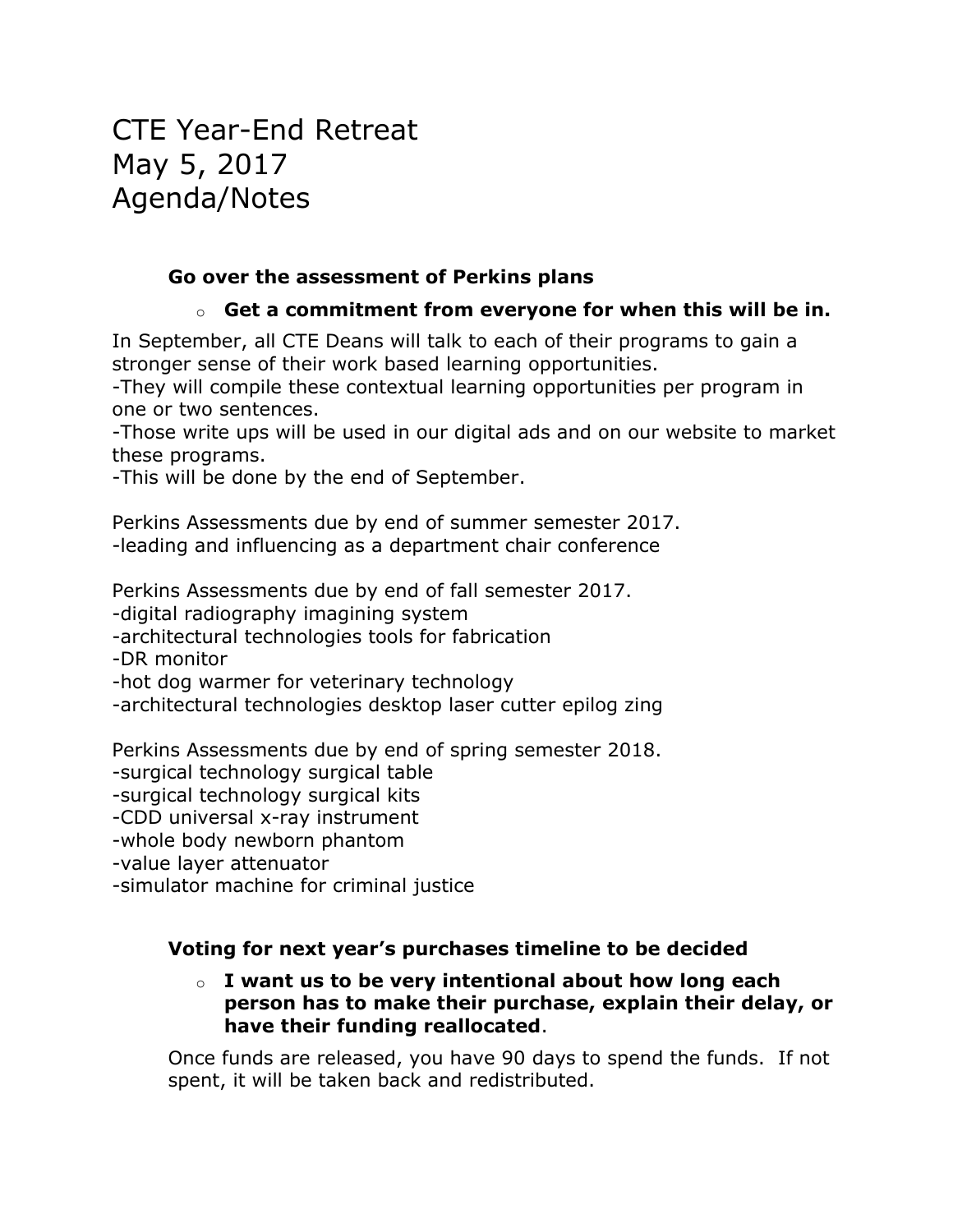If you are a CTE program and you want to go to a conference or do any other professional development within a CTE framework, Perkins dollars need to be spent, not through TLC.

Remember page 5 signatures, Kevin and Chris need to sign off on all Perkins funds requests, regardless of whether requests are only conferences and there is no IT or Facilities constraint.

## **Local plan goals development for FY18**

- o **Did we meet this year's goals?**
- o **What will be next year's goals?**

One year local plan for next year – question one - what all CTE programs at CCD are committed to.

- (1)CCD will create and ensure clear pathways from high school to CCD for all CTE programs. This will be done in conjunction with the College Pathways office.
- (2)All student complaints in regards to disability will be inputted into our Maxient system
- (3)CCD CTE programs have committed to completing at least 20 prior learning assessment (PLA) portfolio reviews. These can be done through Learning Counts, but need not be.
- (4)All of our CTE faculty, instructors, and deans will be trained in the new plans of study process.
- (5)Create an employer survey so that all 100% of our identified employers can be surveyed.

One year local plan for next question – question five.

We will discuss ASB and the specific recommendations that are being acted upon. We will also discuss how program review here at CCD is in development and will align with the CCCS cycle.

The review of this year's one year local plan. I will refer to these based on the numbered responses in our one year short term plan question one.

- (1) Strategic Plan 4 These are done through the programs and not through the advisory committees.
- (2) Strategic Plan 6 This has not been accomplished and will roll into next year.
- (3) Strategic Plan 7 This has not been done for all programs, and a employer survey will be created.
- (4) Strategic Plan 8 Completed. And will be reinforced by a new digital ad campaign next year.